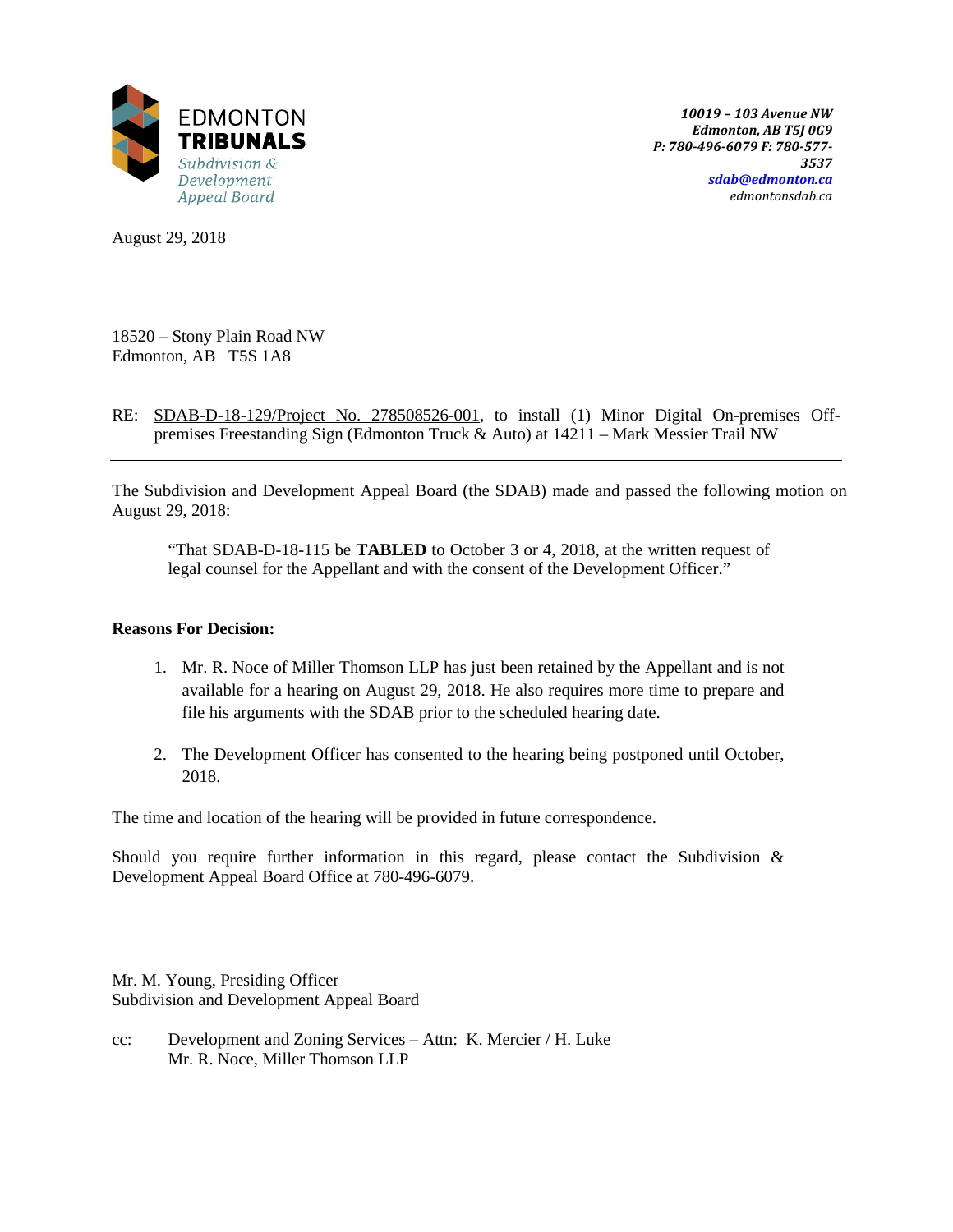

Date: September 7, 2018 Project Number: 280570374-001 File Number: SDAB-D-18-130

# **Notice of Decision**

[1] On August 29, 2018, the Subdivision and Development Appeal Board (the "Board") heard an appeal that was filed on August 1, 2018. The appeal concerned the decision of the Development Authority, issued July 30, 2018 to refuse the following development:

> To construct a Single Detached House with veranda, attached Garage (vehicle access to 111 Avenue), balcony, fireplace, Basement development (NOT to be used as an additional Dwelling), and to demolish a Single Detached House

- [2] The subject property is on Plan 2282AN Blk 1 Lot 13, located at 7706 Jasper Avenue NW, within the DC1 Direct Development Control Provision.
- [3] The following documents were received prior to the hearing and form part of the record:
	- Copy of the Development Permit application with attachments, proposed plans, and the refused Development Permit;
	- The Development Officer's written submissions;
	- Revised plans submitted by the Appellant when the appeal was filed;
	- Written submissions from Legal Counsel for the Appellant; and
	- Online email in support of the proposed development.

# **Preliminary Matters**

- [4] At the outset of the appeal hearing, the Presiding Officer confirmed with the parties in attendance that there was no opposition to the composition of the panel.
- [5] The Presiding Officer outlined how the hearing would be conducted, including the order of appearance of parties, and no opposition was noted.
- [6] The appeal was filed on time, in accordance with Section 686 of the *Municipal Government Act*, RSA 2000, c M-26 (the "*Municipal Government Act*").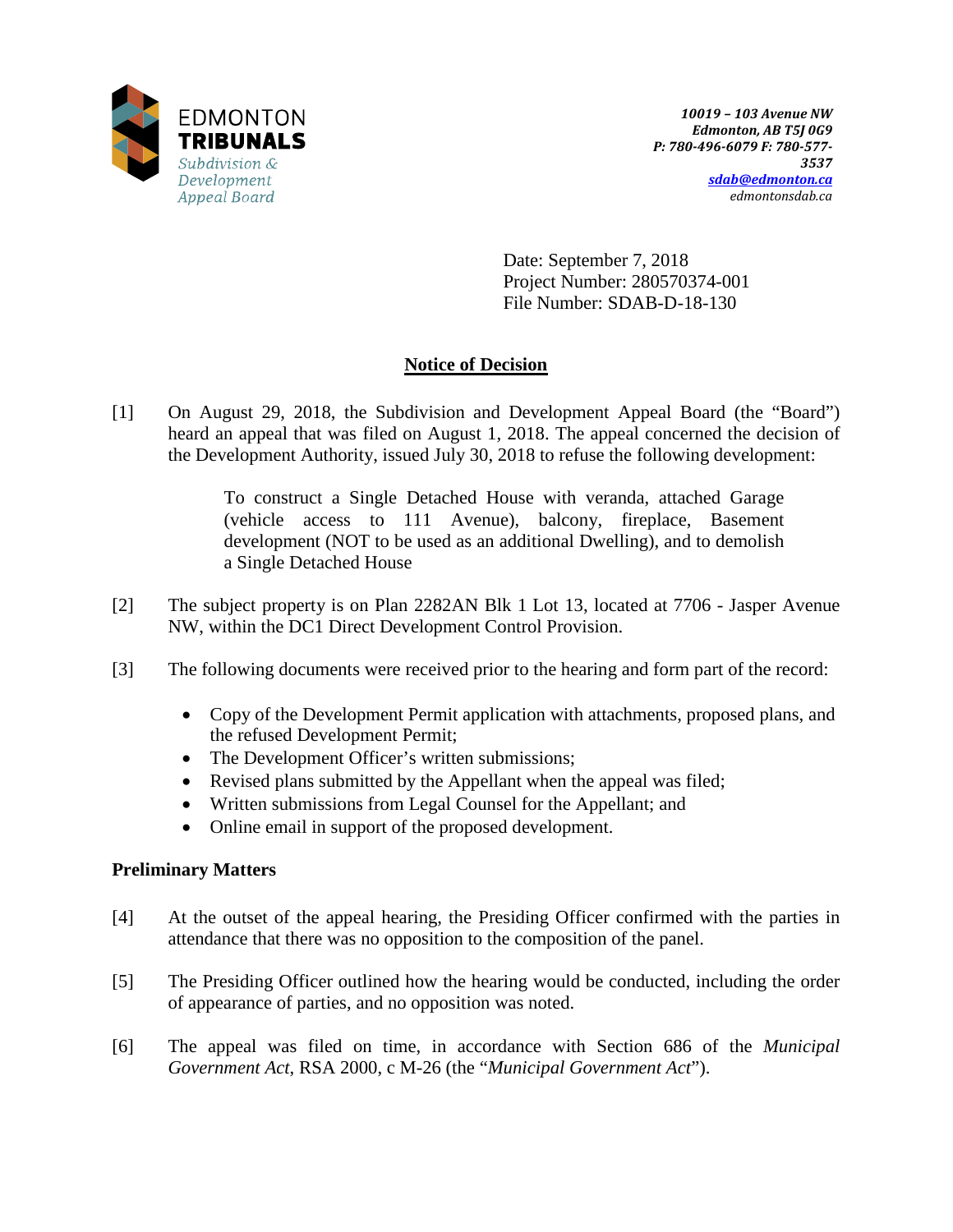[7] The Presiding Officer referenced section 685(4)(b) of the *Municipal Government Act* which states:

> That despite subsections (1), (2) and (3), if a decision with respect to a development permit application in respect of a direct control district is made by a development authority, the appeal is limited to whether the development authority followed the directions of council, and if the subdivision and development appeal board finds that the development authority did not follow the directions it may, in accordance with the directions, substitute its decision for the development authority's decision

[8] Therefore, the Board must determine whether or not the Development Authority followed the directions of Council in refusing this development permit application. The Presiding Officer asked the Appellant to address this matter in his preliminary remarks.

#### **Summary of Hearing**

- *i) Position of the Appellant, the property owners, Mr. and Mrs. Johnston and their Legal Counsel, Mr. K. Haldane, Ogilvie LLP:*
- [9] Mr. Haldane referenced page two of the written submission provided by the Development Officer, specifically the opinion that there was no unnecessary hardship or practical difficulty peculiar to the site because of the size and orientation of the lot.
- [10] It was his opinion that the Development Officer considered the general variance power provided in section 11 of the *Edmonton Zoning Bylaw* instead of the specific variance power provided in the Direct Development Control Provision and therefore did not follow the direction of Council.
- [11] Section 11.17.4.11 of the Stadium Station Area Redevelopment Plan states:

The minimum site and yard requirements shall be in accordance with the provisions of Section 140.4, Clauses (6) to (8), of the Land Use Bylaw. Notwithstanding this, the Development Officer may, at his discretion, reduce the minimum yard requirements further where one or more adjacent properties exhibit similar variations from the RF3 District regulations (Section 140, Land Use Bylaw), providing this creates no adverse impact on these properties, in accordance with Section 51.2 of the Land Use Bylaw.

[12] The variance power provided to the Development Authority pursuant to this section does not require proof of hardship to exercise discretion to vary regulations. Therefore, it is clear that the Development Officer erred by considering the general variance power provided in the *Edmonton Zoning Bylaw* instead of the specific variance power provided in the DC1.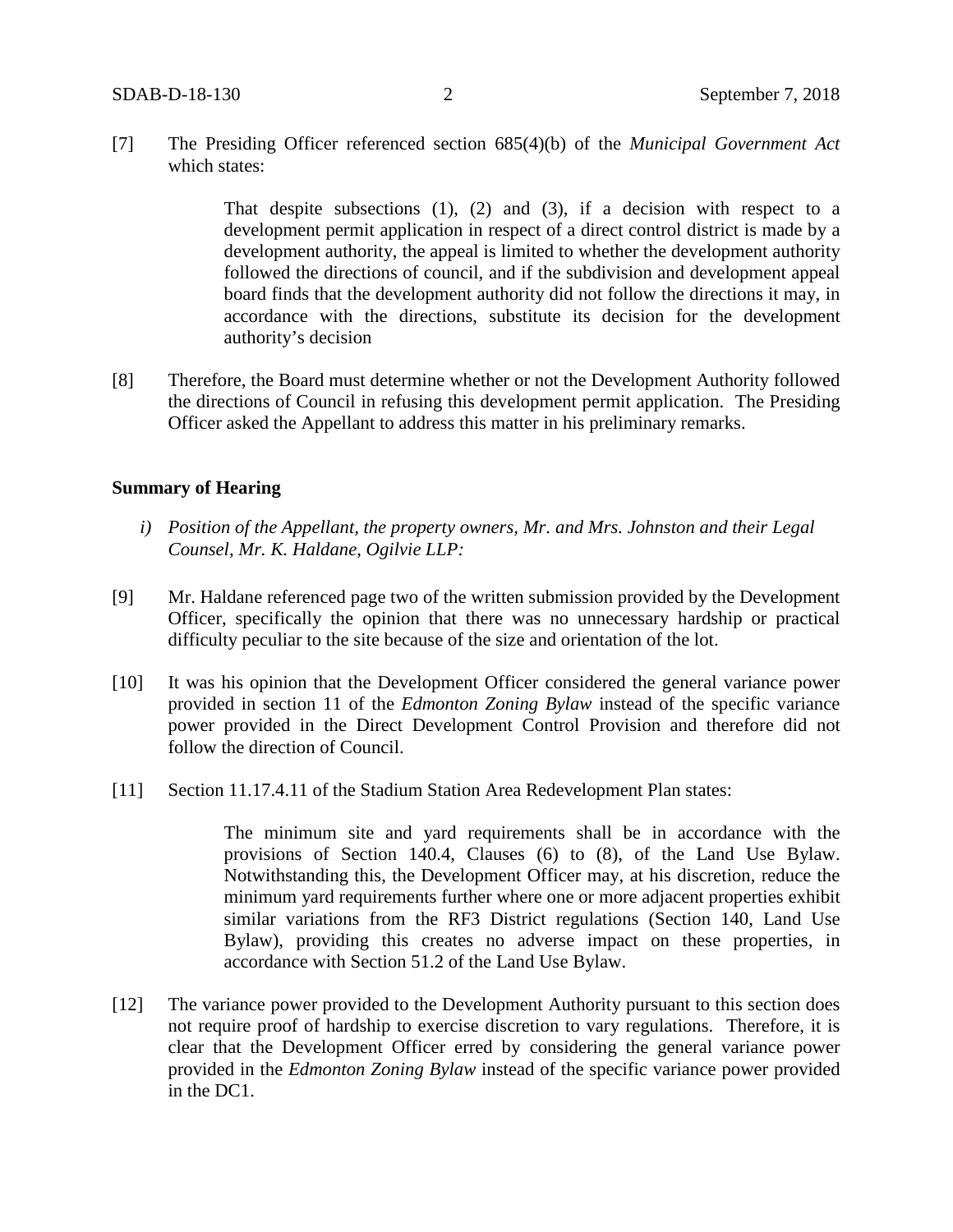- [13] The Court of Appeal in *Garneau Community League* v *Edmonton (City), 2017* ABCA 374 was referenced. This decision determined that the Board is limited to the variance power provided to the Development Authority and not the general variance power provided in section 687 of the *Municipal Government Act*. Therefore, in this appeal, the Board is limited to the variance power provided to the Development Authority in Section 11.17.4.11 of the Stadium Station Area Redevelopment Plan.
- [14] In this case, one or more adjacent properties have reduced minimum yard requirements and exhibit similar variations from the RF3 District and there is no adverse impact on these properties.
- [15] "Abutting" is a defined term in the *Edmonton Zoning Bylaw* but "adjacent" is not defined. It was his opinion that "adjacent properties" is a broader term that relates to the neighbourhood as a whole. The abutting lots are the lots on either side of the subject site. Therefore, if Council only wanted to consider the lots on either side of a site, Section 11.17.4.11 would have included "abutting" rather than "adjacent".
- [16] Photographs were referenced to illustrate the houses on the immediately adjacent lots located east and west of the subject site. The house on the lot to the west is less than 7.5 metres high and does not require a 2.0 metre setback. It was his estimation that the side setback complies with the RF3 regulation. The house existing on the lot to the east is more than 7.5 metres high and requires a 2.0 metre setback. It was his opinion that the side setback has not been met but he could not confirm if the variance was granted by the Development Authority or the Board.
- [17] An aerial photograph of the entire neighbourhood was referenced to illustrate that eight houses exceed 7.5 metres in height and therefore do not comply with the side setback requirements.
- [18] The Development Officer may reduce the minimum yard requirements further where one or more adjacent properties exhibit similar variations from the RF3 District regulations providing this creates no adverse impact. The property owner located immediately west of the subject site has provided written support and the neighbour to the east does not oppose the development as long as the site is kept tidy during the construction process. There was no opposition received and no one attended the hearing in objection.
- [19] Mr. Haldane provided the following information in response to questions from the Board:
	- a) The initial drawings were revised to reduce the pitch of the roof from 5/12 to 3/12 in an attempt to reduce the overall height. However, even with the revision, the height could not be reduced below 7.5 metres.
	- b) The drawings that were reviewed and stamped refused by the Development Officer are before the Board today.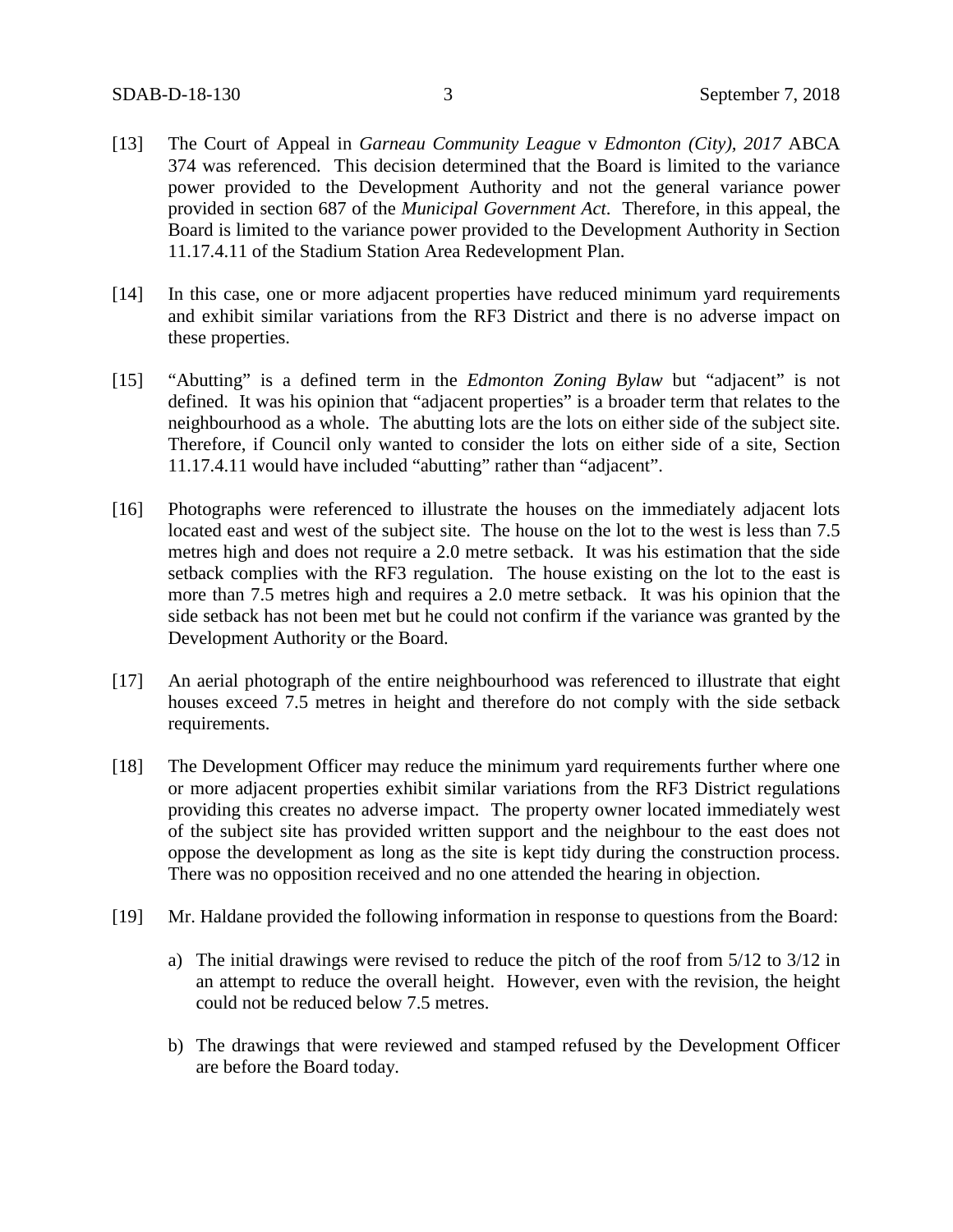- *ii) Position of Development Officer, Mr. K. Yeung:*
- [20] The Development Officer did not attend the hearing but provided a written submission that was considered by the Board.

# **Decision**

- [21] The appeal is **ALLOWED** and the decision of the Development Authority is **REVOKED**. The development is **GRANTED** as applied for to the Development Authority, subject to the following **CONDIITONS**:
	- 1. The development shall be constructed in accordance with the stamped and approved drawings.

#### ADVISEMENTS:

- i) Lot grades must comply with the Edmonton Drainage Bylaw 16200. Contact Drainage Planning and Engineering at 780-496-5576 or [lot.grading@edmonton.ca](mailto:lot.grading@edmonton.ca) for lot grading inspection and inquiries.
- ii) Any future deck development greater than 0.6 metres (2 feet) in height will require development and building permit approvals.
- iii) Any future deck enclosure or cover requires a separate development and building permit approval.
- iv) The driveway access must maintain a minimum clearance of 1.5 metres from all surface utilities.
- v) Any hoarding or construction taking place on road right-of-way requires an OSCAM (On-Street Construction and Maintenance) permit. It should be noted that the hoarding must not damage boulevard trees. The owner or Prime Contractor must apply for an OSAM online at: [https://ww.edmonton.ca/business\\_economy/licences\\_permits/oscam-permit](https://ww.edmonton.ca/business_economy/licences_permits/oscam-permit-requesst.aspx)[requesst.aspx](https://ww.edmonton.ca/business_economy/licences_permits/oscam-permit-requesst.aspx)
- vi) An approved Development Permit means that the proposed development has been reviewed against the provisions of this bylaw. It does not remove obligations to conform with other legislation, bylaws or land title instruments including, but not limited to, the *Municipal Government Act*, the *Safety Codes Act* or any caveats, restrictive covenants or easements that might be attached to the Site.
- [22] In granting the development, the following variances are allowed:
	- 1. The minimum allowable (west) Side Yard of 2.0 metres as per section 140.4(8)(a) of the *Land Use Bylaw* is varied to allow a deficiency of 0.5 meres, thereby decreasing the minimum allowed (west) Side Yard to 1.5 metres.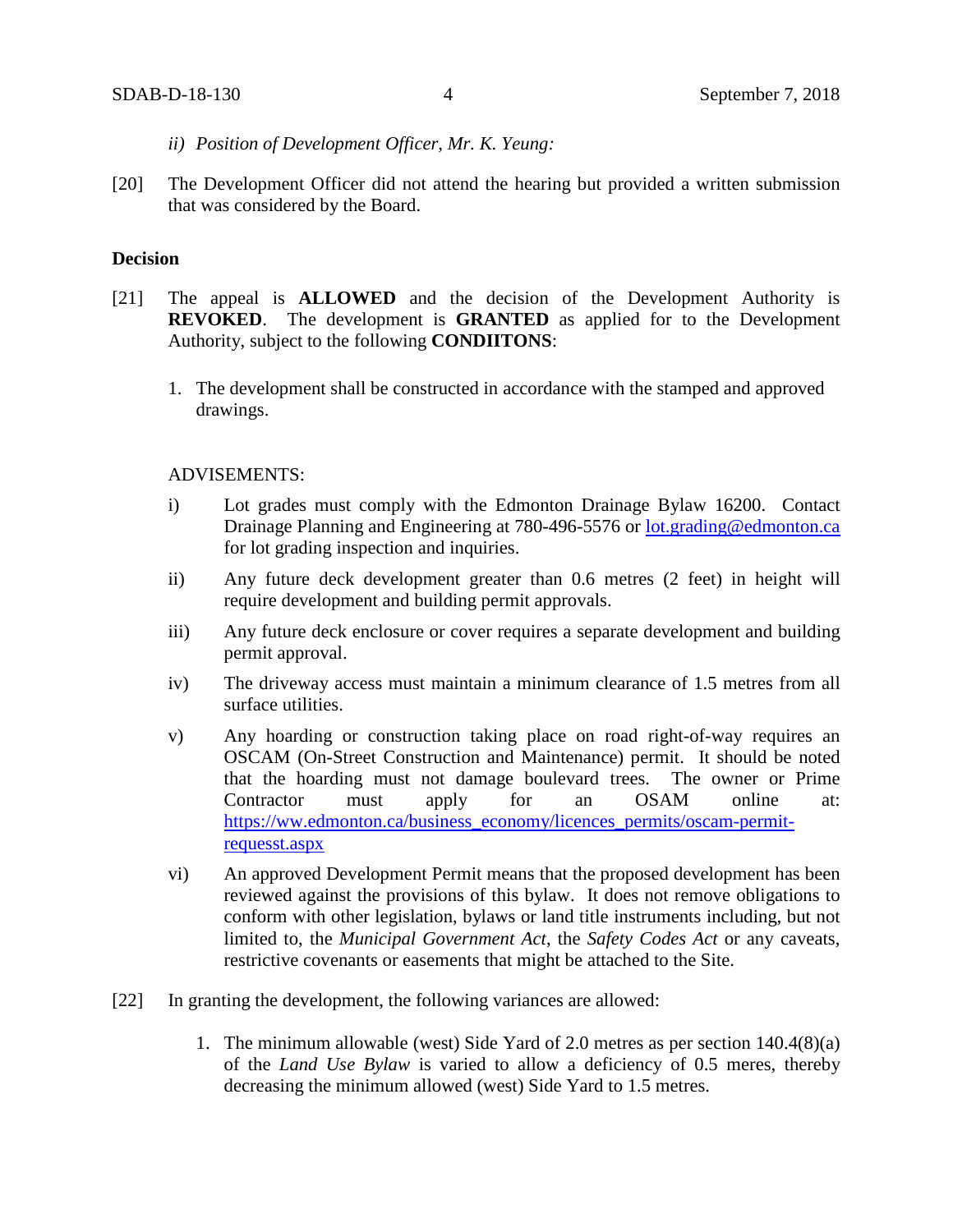2. The minimum allowable (east) Side Yard of 2.0 metres as per section 140.4(8)(a) of the *Land Use Bylaw* is varied to allow a deficiency of 0.5 meres, thereby decreasing the minimum allowed (east) Side Yard to 1.5 metres.

#### **Reasons for Decision**

- [23] Single Detached Housing is a listed Use, pursuant to section 11.17.3.1 of Direct Development Control Provision (DC1 – Bylaw 12800 and 6931).
- [24] Section 685(4)(b) of the *Municipal Government Act* states:

That despite subsections  $(1)$ ,  $(2)$  and  $(3)$ , if a decision with respect to a development permit application in respect of a direct control district is made by a development authority, the appeal is limited to whether the development authority followed the directions of council, and if the subdivision and development appeal board finds that the development authority did not follow the directions it may, in accordance with the directions, substitute its decision for the development authority's decision.

- [25] Accordingly, the Board cannot interfere with the decision of the Development Authority unless it is satisfied that the Development Authority did not follow the directions of Council. The Development Authority refused this development permit application because the proposed site setbacks are 1.5 metres instead of 2.0 metres.
- [26] Section 11.17.4.11 of the Direct Development Control Provision (DC1 Bylaw 12800 and 6931) states:

The minimum site and yard requirements shall be in accordance with the provisions of Section 140.4, Clauses (6) to (8), of the Land Use Bylaw. Notwithstanding this, the Development Officer may, at his discretion, reduce the minimum yard requirements further where one or more adjacent properties exhibit similar variations from the RF3 District regulations (Section 140, Land Use Bylaw), providing this creates no adverse impact on these properties, in accordance with Section 51.2 of the Land Use Bylaw.

[27] Section 140.4(8)(a) of the Land Use Bylaw states:

Side Yards shall total at least 20 percent of the site width, but the requirement shall not be more than 6.0 metres (19.7 feet) with a minimum Side Yard of 1.2 metres (3.94 feet) except that the minimum Side Yard for buildings over 7.5 metres (24.6 feet) in Height shall be 2.0 metres (6.6 feet).

[28] The proposed house is over 7.5 metres in Height and therefore requires a 2.0 metres Side Yard. However, based on the written evidence provided by the Development Officer,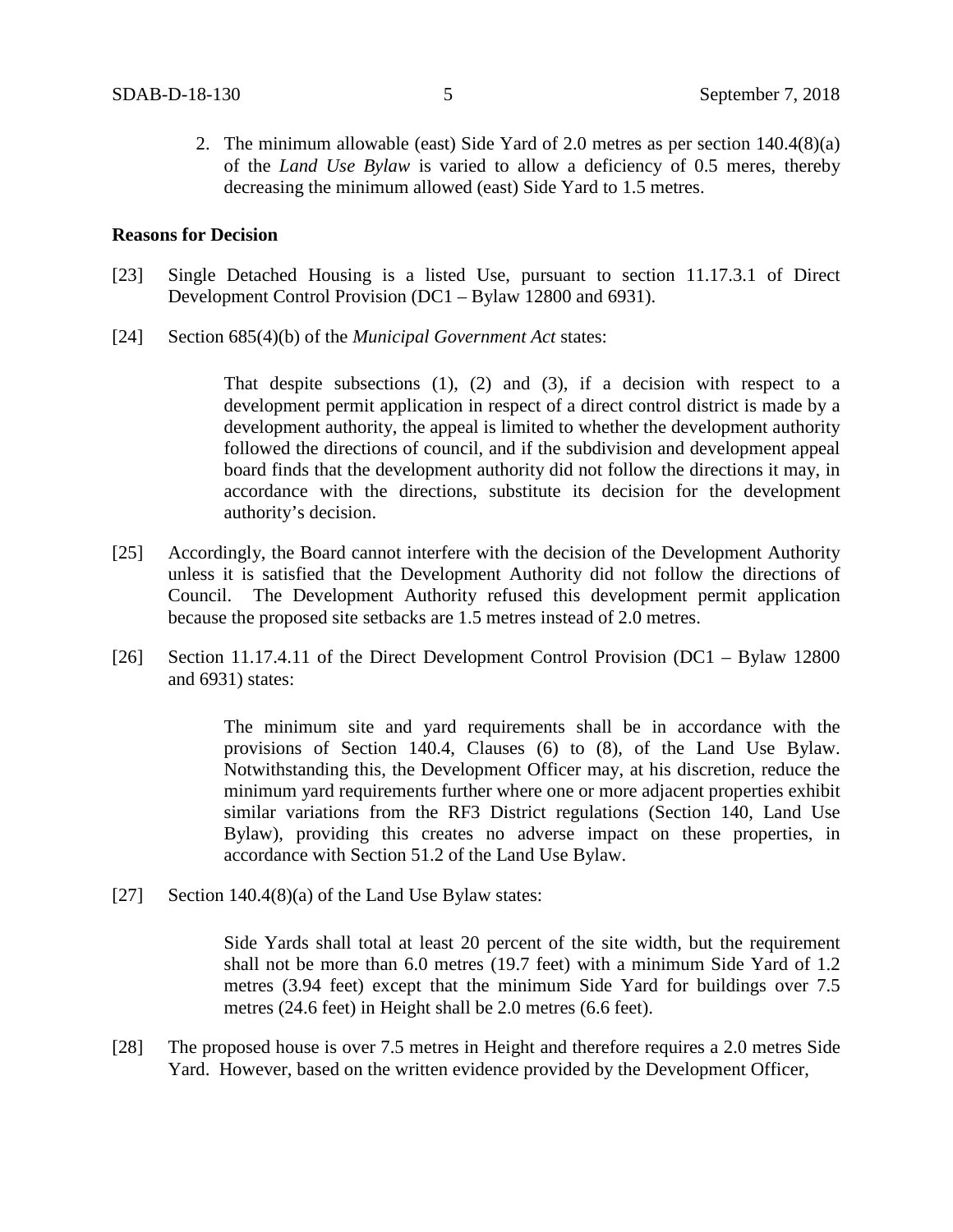there was no indication that the special variance power provided in section 11.17.4.11 of Direct Development Control Provision (DC1 – Bylaw 12800 and 6931) was considered. Rather, evidence was provided that a variance was not granted because there was no unnecessary hardship or practical difficulty peculiar to the site.

- [29] Therefore, the Board finds that the Development Officer did not follow the directions of Council by not considering the variance power that was provided.
- [30] In accordance with Court of Appeal decision, *Garneau Community League v Edmonton (City),* 2017 ABCA 374, the Board is limited to the variance power provided to the Development Authority and not the general variance power provided in section 687 of the *Municipal Government Act*. Therefore, the Board is limited to the variance power provided to the Development Authority in Section 11.17.4.11 of the Stadium Station Area Redevelopment Plan.
- [31] Section 11.17.4.11 provides variance power to reduce the minimum yard requirements further where one or more adjacent properties exhibit similar variations from the RF3 District regulations, providing this creates no adverse impact on these properties. The Board accepts the submission of the Appellant that "adjacent" has a broader meaning than "abutting".
- [32] Based on a review of the photographic evidence provided, there are several houses that exceed 7.5 metres in Height with side setbacks of less than 2.0 metres located within the area delineated by the Direct Development Control Provision. Therefore, allowing the reduced side setbacks will not create an adverse impact on neighbouring properties. The property owners who reside on the abutting lots located east and west of the subject site are not opposed to the variance required in the side setbacks. The Board also notes that there were no letters of objection received and no one attended in opposition to the proposed development.
- [33] For all of these reasons, the appeal is allowed and the development is granted.

RSL

For: Mr. M. Young, Presiding Officer Subdivision and Development Appeal Board

Board members in attendance: Mr. B. Gibson, Ms. G. Harris, Mr. A. Peterson, Mr. L. Pratt

c.c. Ogilvie LLP, Attn: Mr. K. Haldane SPAN Architecture Inc. City of Edmonton, Development & Zoning Services, Attn: Mr. G. Robinson/Mr. A. Wen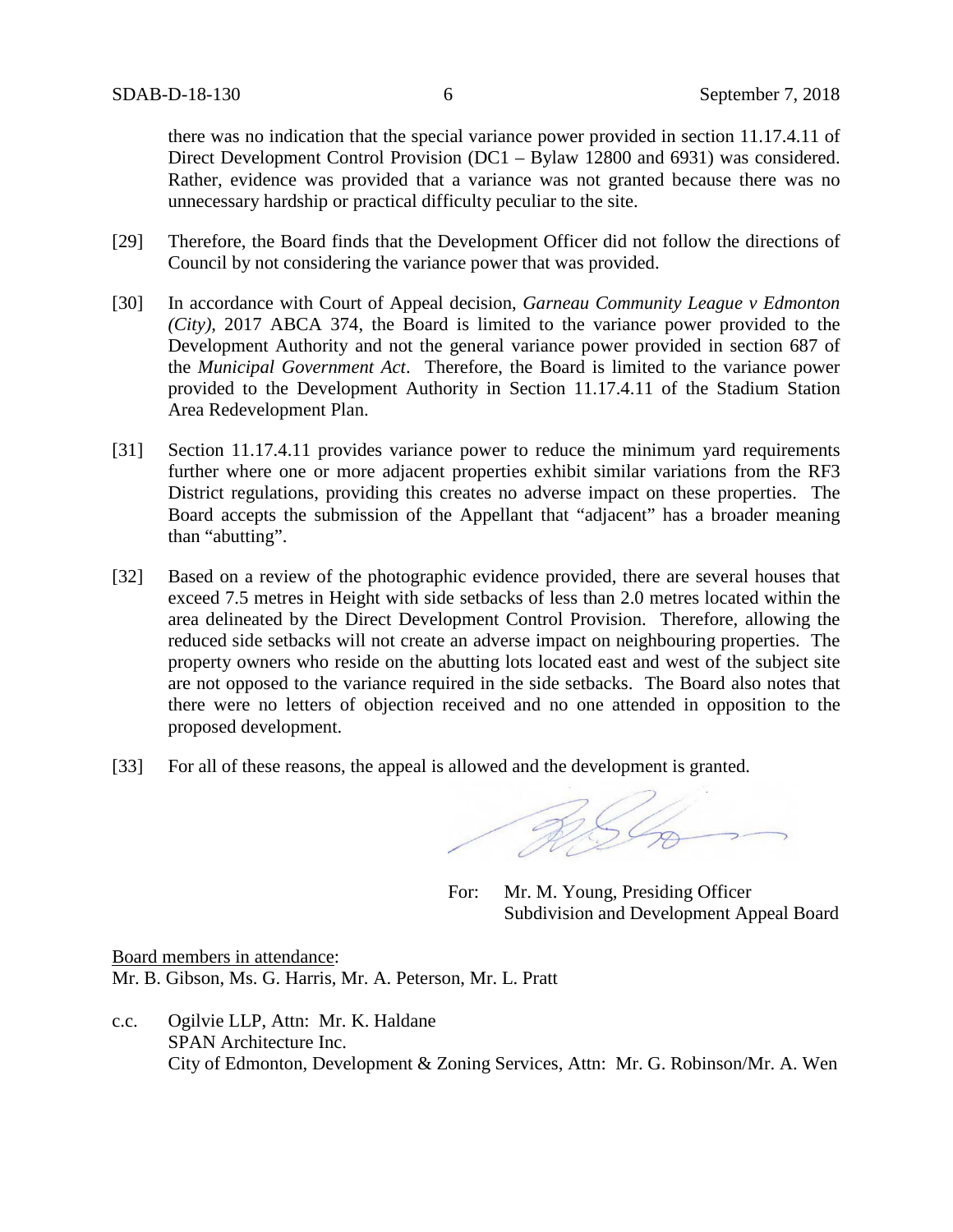# **Important Information for the Applicant/Appellant**

- 1. This is not a Building Permit. A Building Permit must be obtained separately from the Sustainable Development Department, located on the 2nd Floor, Edmonton Tower, 10111 – 104 Avenue NW, Edmonton, AB T5J 0J4.
- 2. Obtaining a Development Permit does not relieve you from complying with:
	- a) the requirements of the *Edmonton Zoning Bylaw*, insofar as those requirements have not been relaxed or varied by a decision of the Subdivision and Development Appeal Board,
	- b) the requirements of the *Alberta Safety Codes Act*,
	- c) the *Alberta Regulation 204/207 – Safety Codes Act – Permit Regulation*,
	- d) the requirements of any other appropriate federal, provincial or municipal legislation,
	- e) the conditions of any caveat, covenant, easement or other instrument affecting a building or land.
- 3. When an application for a Development Permit has been approved by the Subdivision and Development Appeal Board, it shall not be valid unless and until any conditions of approval, save those of a continuing nature, have been fulfilled.
- 4. A Development Permit will expire in accordance to the provisions of Section 22 of the *Edmonton Zoning Bylaw, Bylaw 12800*, as amended.
- 5. This decision may be appealed to the Alberta Court of Appeal on a question of law or jurisdiction under Section 688 of the *Municipal Government Act*, RSA 2000, c M-26. If the Subdivision and Development Appeal Board is served with notice of an application for leave to appeal its decision, such notice shall operate to suspend the Development Permit.
- 6. When a decision on a Development Permit application has been rendered by the Subdivision and Development Appeal Board, the enforcement of that decision is carried out by the Sustainable Development Department, located on the 2nd Floor, Edmonton Tower, 10111 – 104 Avenue NW, Edmonton, AB T5J 0J4.

*NOTE: The City of Edmonton does not conduct independent environmental checks of land within the City. If you are concerned about the stability of this property for any purpose, you should conduct your own tests and reviews. The City of Edmonton, when issuing a development permit, makes no representations and offers no warranties as to the suitability of the property for any purpose or as to the presence or absence of any environmental contaminants on the property.*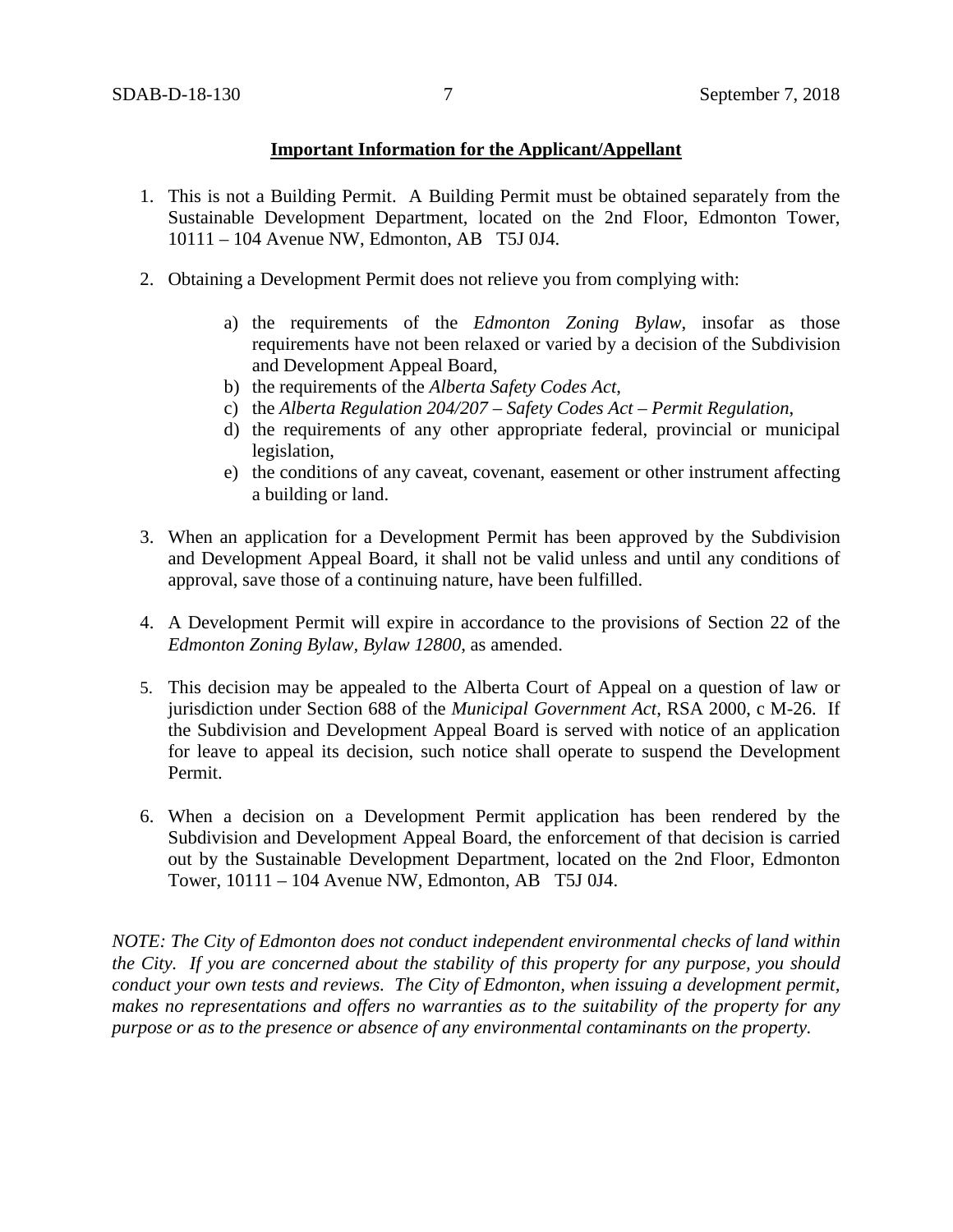

Date: September 7, 2018 Project Number: 278348922-001 File Number: SDAB-S-18-008

# **Notice of Decision**

[1] On August 29, 2018, the Subdivision and Development Appeal Board (the "Board") heard an appeal that was filed on **August 2, 2018**. The appeal concerned the decision of the Subdivision Authority, issued on July 12, 2018 to refuse the following subdivision:

To create two (2) additional single detached residential lots

- [2] The subject property is on Plan 2058HW Blk 25 Lot 7, located at 3645 106 Avenue NW, within the RF1 Single Detached Residential Zone. The Mature Neighbourhood Overlay applies to the subject property.
- [3] The following documents were received prior to the hearing and form part of the record:
	- Copy of the refusal of the Subdivision Authority and the tentative plan of subdivision;
	- The Subdivision Authority's written submissions;
	- The Appellant's written submissions; and
	- Online responses.

# **Preliminary Matters**

- [4] At the outset of the appeal hearing, the Presiding Officer confirmed with the parties in attendance that there was no opposition to the composition of the panel.
- [5] The Presiding Officer outlined how the hearing would be conducted, including the order of appearance of parties, and no opposition was noted.
- [6] The appeal was filed on time, in accordance with the *Municipal Government Act*, RSA 2000, c M-26 (the "*Municipal Government Act*").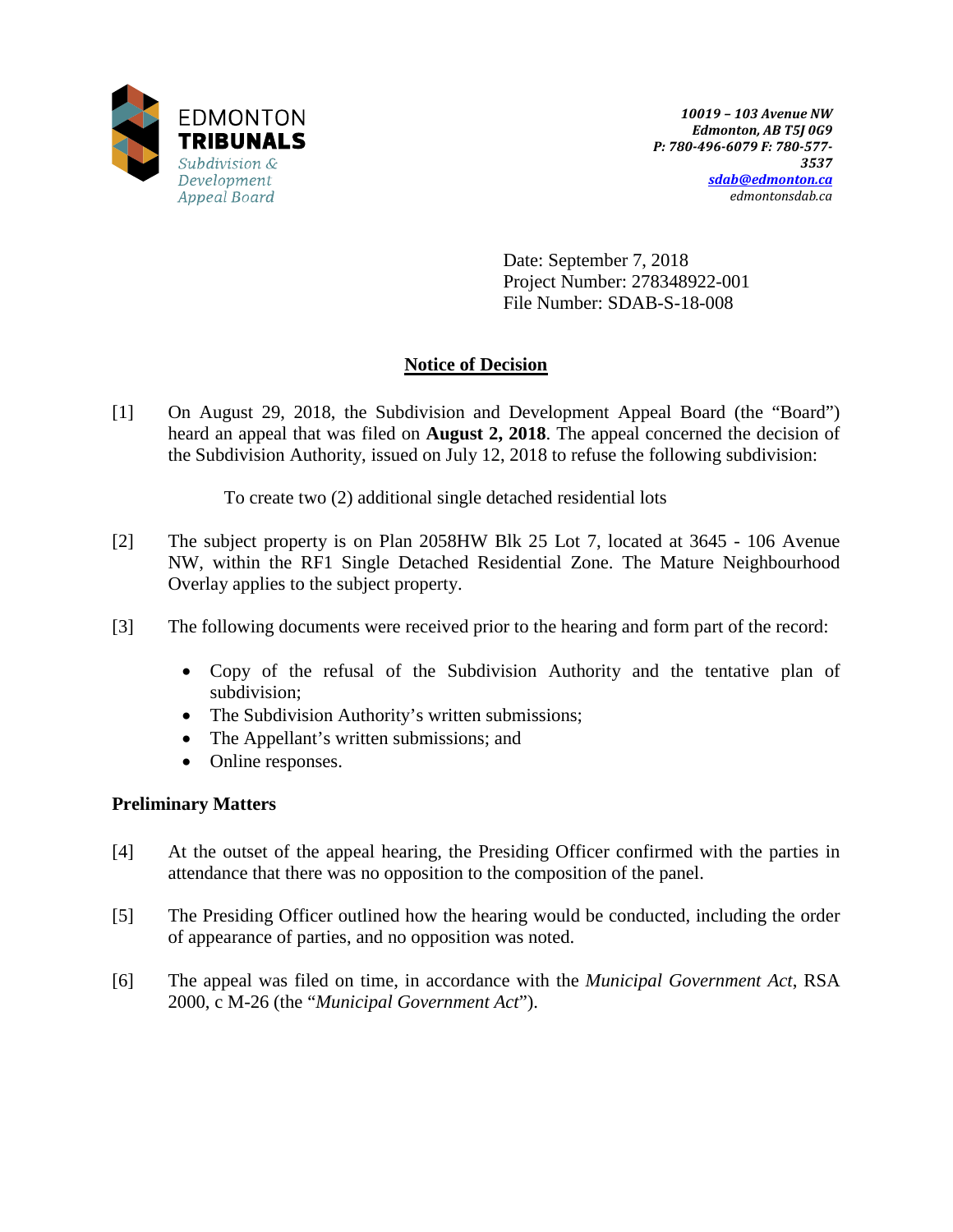### **Summary of Hearing**

- *i) Position of the Appellant, Vida Nova Homes*
- [7] Mr. T. Fernandes appeared on behalf of Vida Nova Homes. He was accompanied by Mr. J. Seitz of Remax Elite.
- [8] This is the only 75 foot wide lot on the block. The rest are all 50 foot wide lots which could potentially be split into two 25 foot wide lots. Mr. Fernandes does not understand how splitting a 75 foot wide lot into three 25 foot lots is any different than splitting a 50 foot wide lot into two 25 foot lots.
- [9] Mr. Fernandes feels he was given poor advice when he applied for re-zoning. His end goal was always to create three lots.
- [10] Mr. Seitz reviewed their PowerPoint presentation:
	- (1) He referred to comparable 75 foot wide lots in the vicinity which were divided into three 25 foot lots. One of the lots was zoned RF1 Single Detached Residential Zone when subdivided (3810 – 111 Avenue NW) and the other was rezoned from RF1 Single Detached Residential Zone to RF3 Small Scale Infill Development Zone (11439 – 44 Street NW).
	- (2) There are three existing 25 foot wide developments just north-west of 3810 111 Avenue. Photos of these homes were shown.
	- (3) The subdivisions result in an increase in property value.
	- (4) An illustration was provided to show that splitting a 75 foot lot into three is exactly the same as splitting a 50 foot lot into two.
	- (5) Vida Nova Homes is bringing new life to mature neighbourhoods by building affordable single family homes. They are also offering an opportunity to baby boomers who are looking to sell their homes which are in need of restoration, upkeep and maintenance.
- [11] The Appellant now feels that applying for re-zoning from RF1 Single Detached Residential Zone to RF3 Small Scale Infill Development Zone was the wrong approach and agrees that an RF3 designation could allow developments that would not fit into the community. He is here today to simply request that the lot be divided into three lots with the RF1 designation remaining.
- [12] Many 50 wide lots in mature neighbourhoods throughout the City are currently being subdivided and redeveloped. The neighbour to the east has indicated he also wishes to subdivide and redevelop and another person on the block recently contacted Mr. Fernandes and offered to sell his property to him.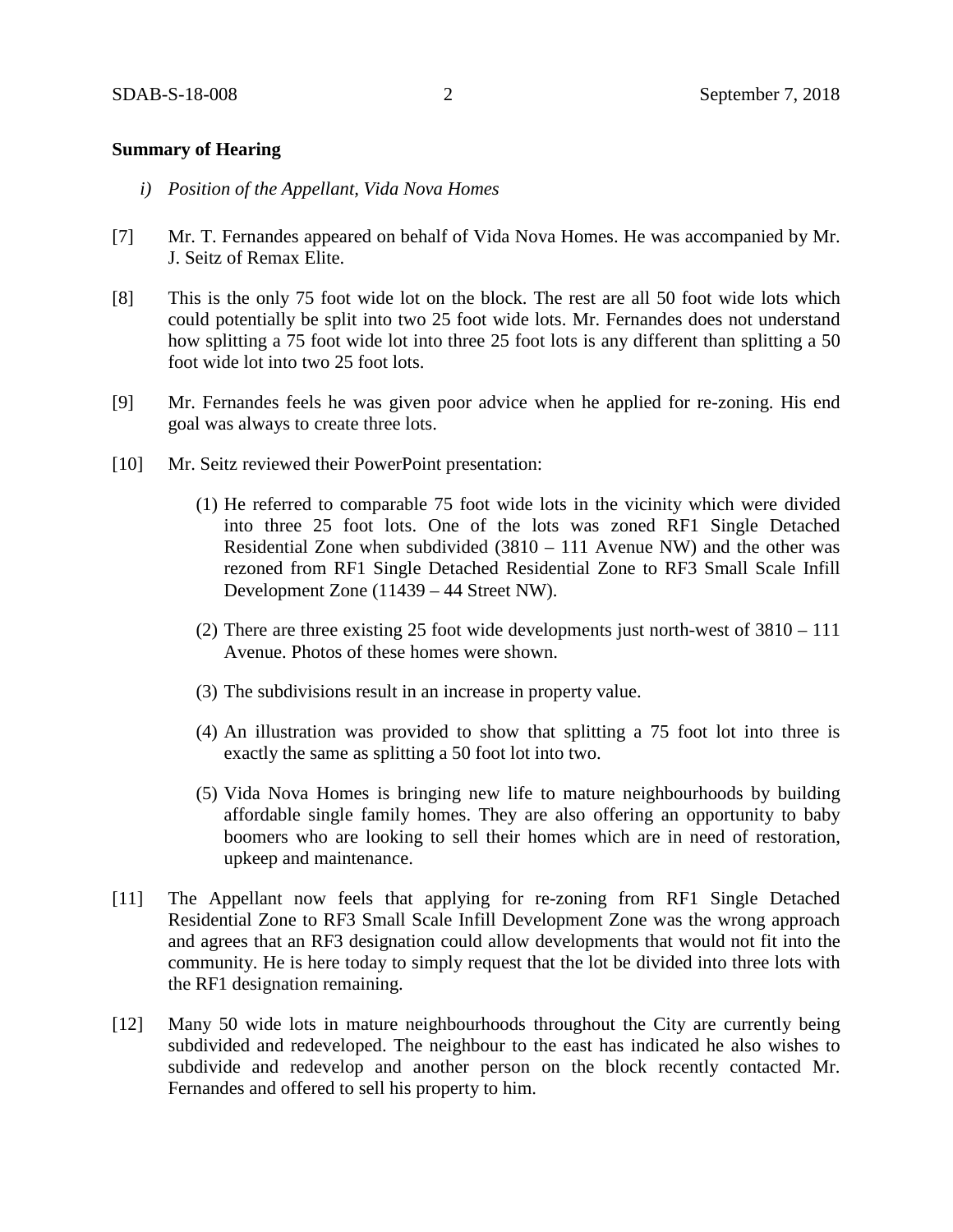- [13] The Applicant outlined the possibilities for the subject lot:
	- (1) The lot could be split in two and two wider homes could be built. These would have the same combined square footage, same number of bedrooms, same number of parking stalls and be of the exact same height as his proposed three skinny homes. This option is not feasible as he would have to list each home for \$35,000 more than a person who decides to build a skinny home right next to him.
	- (2) Two raised bungalows with legal basement suites could be built. This would result in 4 families moving in rather than 3, 12 bedrooms versus 9 and 4 to 8 cars versus 3 to 6 cars. This option would attract renters rather than owners.
	- (3) The best option is to build three skinny homes on three 25 foot lots. This would fit in with his vision for the land – three affordable homes that would attract young families to a less popular area of the City.
- [14] His intention is to make a community better and he showed photos of the type of high quality homes they build.
- [15] Mr. Seitz confirmed that this area does not have the best reputation and it is a challenge to sell properties here. Dividing the lot into three would allow them to offer a less expensive property in order to entice people to move into the neighbourhood.
- [16] Section 41.1(3) created by Bylaw 17116 dated April 13, 2015, was displayed:
	- 3. The Subdivision Authority may not approve the subdivision of a Lot zoned RF1, as it existed on March 16, 2015 into more than two lots, notwithstanding the Site Width in the RF1 Zone. Subdivision into more than two Lots may only be approved where the proposed subdivision:
		- a. is supported by one or more City Council approved Statutory Plans or City Council approved Policies; or
		- b. has a Site Width deemed by the Subdivision Authority to be in character with Lots on the same block.

The Appellants stated they were not aware of this bylaw amendment and confirmed that the properties shown in their PowerPoint presentation may have been subdivided prior to this change in legislation.

- [17] Mr. Fernandes maintains that despite Section 41.1(3) there is mathematically no difference between what he is proposing and splitting a 50 foot lot into two 25 foot wide lots. He referred the Board to Slide 7 of their presentation to show a hypothetical situation if the neighboring lots were divided into two. The houses to the left and right of the subject lot would look exactly the same as their proposed 3 skinny homes.
- [18] The Appellants provided the following responses to questions from the Board: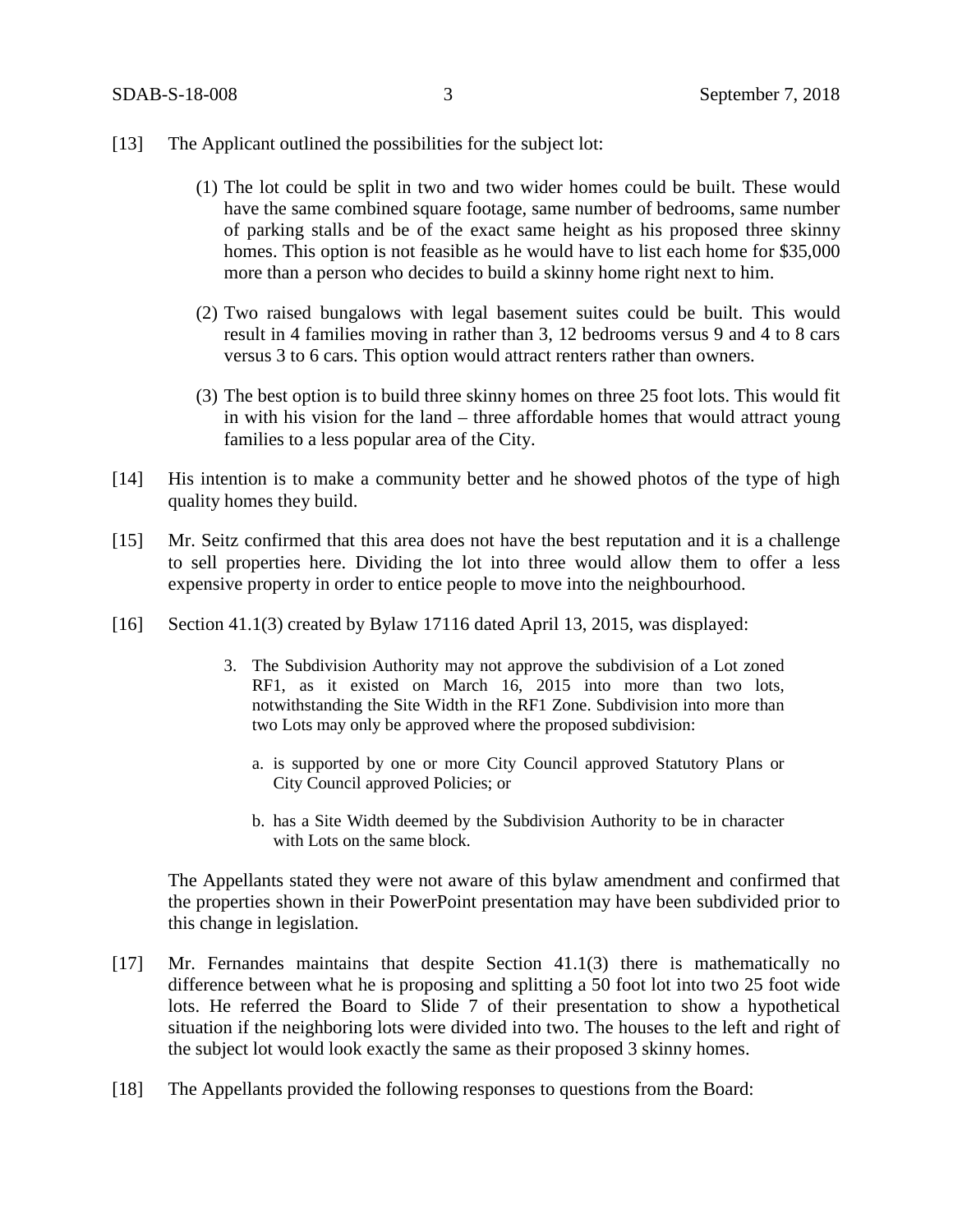- (1) There are already similar developments existing in the community and three skinny houses would not negatively impact the community. Subdividing rather than re-zoning is the better option for the community.
- (2) The subject lots would have alley access.
- (3) They confirmed that there was neighbourhood opposition to their re-zoning application before City Council.
- (4) A power pole and anchor are located behind the middle of the three lots but they have not addressed possible solutions at this time.
- (5) No other lots have been subdivided on this block yet; however, the Appellant has received an expression of interest from an immediately adjacent neighbour and another neighbour has contacted the Appellant to see if he is interested in buying his property. Subdivision of these large lots will be the future trend.
- (6) He now believes that re-zoning could be an issue as it could potentially allow a fourplex or row houses to be built.
- *ii) Position of the Subdivision Authority, M. Beraldo / K Witiw*
- [19] Mr. Beraldo clarified that the property referred to by the Appellants located at 3810 111 Avenue was rezoned to RF2 Low Density Infill Zone on April 27, 2015, and the subdivision of the three lots was approved on July 3, 2015. Permission was first obtained to rezone and then the subdivision was approved.
- [20] The lots on this block were originally subdivided in 1950. This particular lot is 75 feet wide and the rest of the lots on the block are 50 feet wide.
- [21] They reviewed their PowerPoint presentation which included:
	- (1) An aerial photo of the subject site and surrounding RF1 properties.
	- (2) A map showing the dimensions of the subject site and those of the surrounding properties.
	- (3) Photos of the subject site and a view of adjacent properties to the east.
	- (4) The Applicant's tentative plan of subdivision.
- [22] The proposed subdivision was refused as the Subdivision Authority may not approve the subdivision of a Lot zoned RF1 as it existed on March 16, 2015, into more than two lots, notwithstanding the Site Width in the RF1 Zone as per Section 41.1(3) of the Edmonton Zoning Bylaw. The Appellants are proposing to create three lots.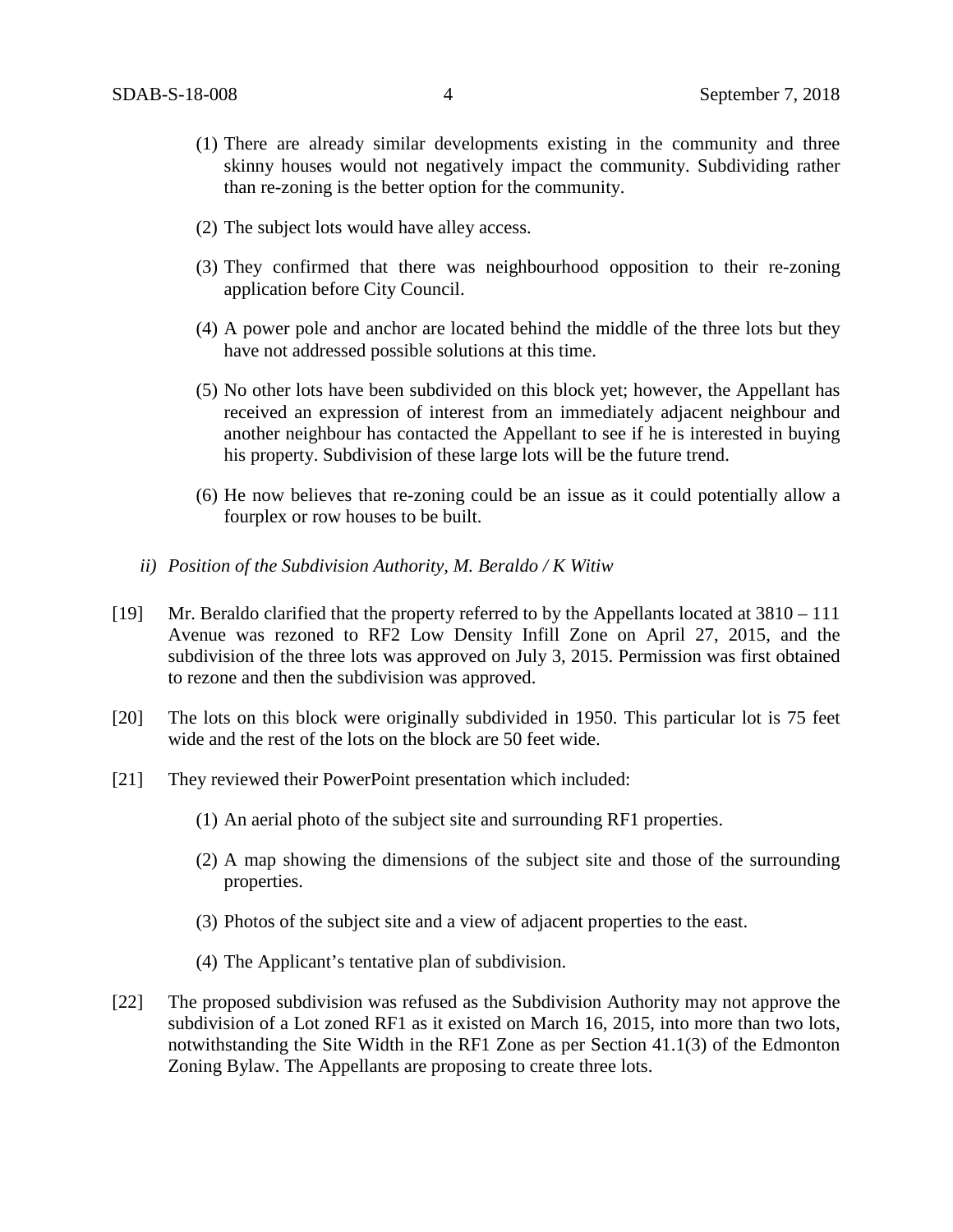- [23] There are no existing statutory plans or policies for Beverly Heights; however, creating three lots would result in lots that are out of character with the remaining lots on the same block. The proposed subdivision goes against Council's commitment to limit RF1 properties to one division.
- [24] At the public hearing on May 28, 2018, where the rezoning application was presented, City Council expressed that this subdivision rezoning was an attempt to circumvent Section 41.3 of the *Edmonton Zoning Bylaw*.
- [25] Should the Board grant the subdivision, the Subdivision Authority requests that conditions be added to the approval requiring the owner to dedicate a 3 metre by 3 metre corner cut as per the "Conditions of Approval" map, Enclosure II, and that all outstanding property taxes be paid. They also request that the Transportation advisements outlined in their PowerPoint presentation be included.
- [26] The Subdivision Authority provided the following responses to questions from the Board:
	- a) They confirmed that any of the 50 foot lots on the block could potentially be subdivided into 25 foot lots. However, they have to consider the existing state of the block and cannot presume that subdivision will occur.
	- b) It was Council's decision not to allow the rezoning because it felt it would interfere with the enjoyment of the neighbourhood. They feel they are being consistent with Council's decision by refusing the subdivision application.
	- c) Council's commitment to limit subdivisions to one additional lot came into effect on March 16, 2015 to address concerns that citizens had about lot splitting and to allow City Council to provide direction to administration. RF1 Single Detached Residential Zones are intended to be low density development.
	- d) The Appellant did everything correctly by applying for re-zoning. City Council decided it was not an appropriate development for this location.
	- *iii) Position of Subdivision Planning – Transportation Review, T. Hinse*
- [27] Ms. Hinse felt that it would be possible to design a permitted driveway for the middle lot despite the location of the power pole as this lot has access to two lanes.
- [28] A 3 metre by 3 metre corner is a requested condition for the middle lot to allow room for waste management vehicles to maneuver.
	- *iv) Position of Affected Property Owners in favour of the Subdivision, C. Brooker and C. Keeler*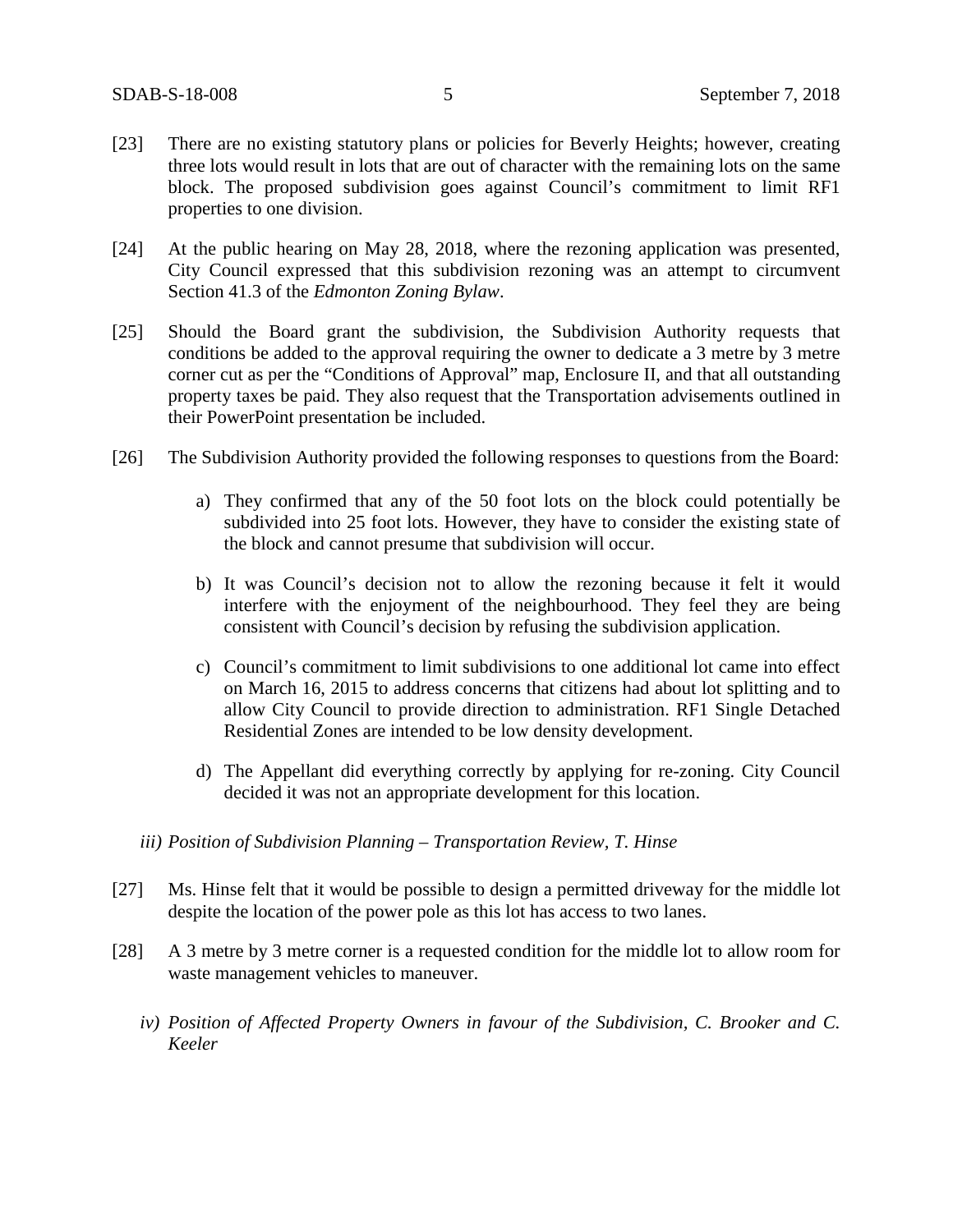[29] They live almost directly across the street and one house down. They would be able to see the proposed developments from their front door.

#### C. Brooker

- [30] While she would like to see one Single Detached House built, she recognizes this is not realistic. She also realizes the developer needs to make a profit; therefore, two single family homes would likely contain basement suites. This would result in four residences; having three skinny homes with three families is a better option and she therefore gives her reluctant support.
- [31] Ms. Brooker withdrew her support when it was pointed out that basement suites could potentially be permitted in each of the 3 skinny homes.
- [32] She would prefer to see owner occupied buildings as there have been past problems in the neighbourhood with renters. Basement suites are generally tenant occupied.
- [33] The number of residences and density is her concern. Right now there is a mixture of onstreet and driveway parking; everyone who wants to park on the street is able to find a stop even though it is a bus route. Adding six families into 75 feet could be a concern.

#### Chris Keeler

- [34] Mr. Keeler is the Civic Affairs Director with the Beverly Community Heights Board and was at the re-zoning hearing and representing the community in opposition to the rezoning to RF3.
- [35] He is here today speaking strictly on his own behalf and is in support of the proposal to split the subject lot into three lots and build the skinny homes. While he was originally opposed to the idea of lot splitting, the reality is that the neighbourhood is already changing in character.
- [36] He referred to the property on 111 Avenue that has been split into three skinny homes and is aware of a 50 foot lot across the street that is also being split. He has also spoken to the neighbour next to the subject site who intends to split his lot in two as already mentioned by the Appellant.
- [37] Mr. Keeler is heavily involved in the Beverly Heights community revitalization with the goal of bringing new life to the community. While the neighbourhood is stigmatized to some degree making properties more difficult to sell, 25 foot single family homes can be made very attractive to young working families. Ultimately this will be positive for the neighbourhood.
- [38] The City is evolving and has developed the Infill 2018 roadmap to allow higher densification which is the way of the future.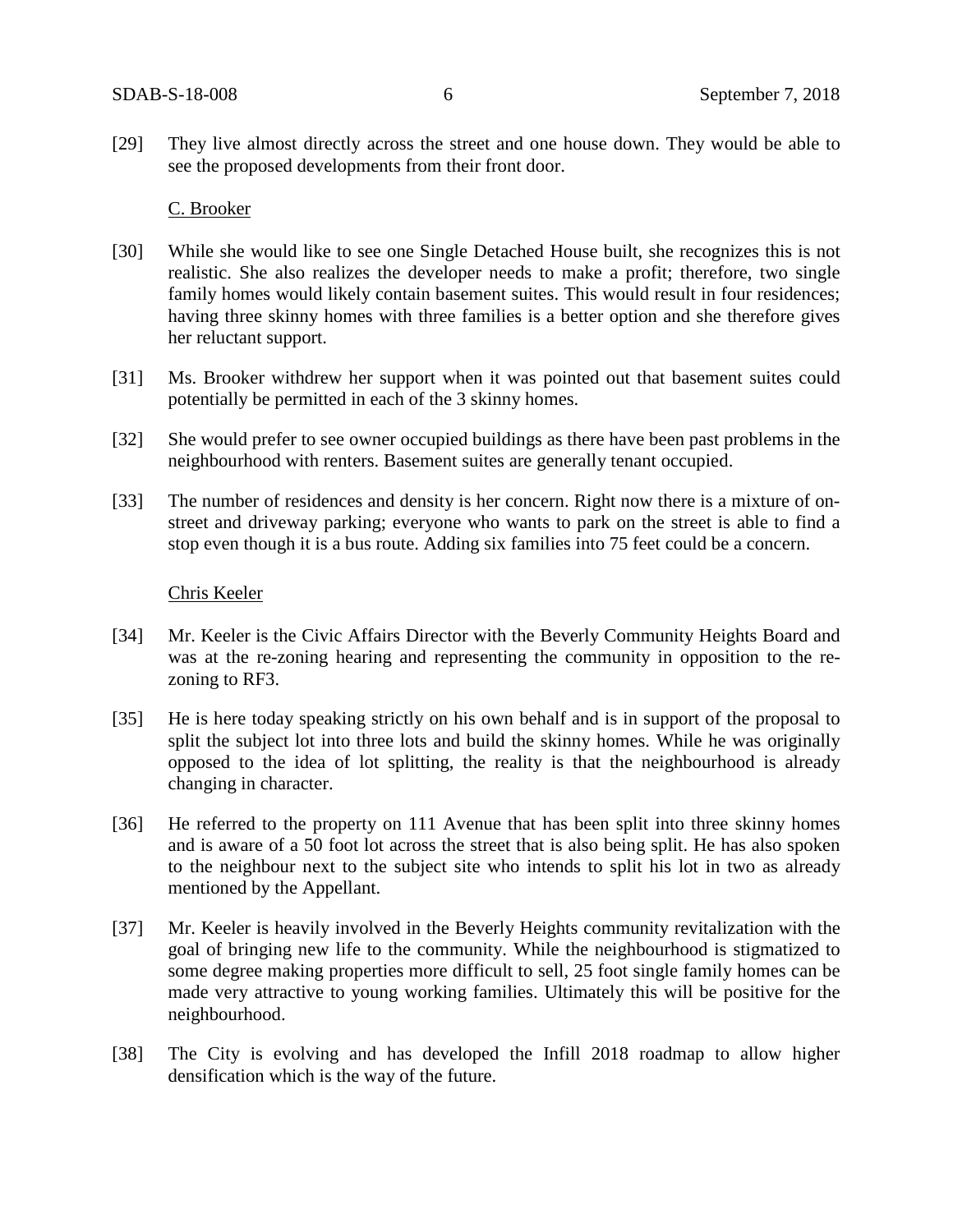*v) Position of Affected Property Owners opposed to the Subdivision*

#### R. Haythorne

- [39] Ms. Haythorne lives directly across from the subject property. She is here speaking on behalf of herself and nine neighbours; the majority of these reside within the 60 metre notification area.
- [40] While they are in favour of redevelopment and revitalization, they dislike the skinny homes and would like to see two homes built on that lot.
- [41] The availability of on-street parking and mature trees makes this neighbourhood appealing. If the lot is divided into three, the mature trees will have to be replaced with vertical trees. They were all saddened when a very dense spruce grove that was on that lot was cut down.
- [42] The neighbourhood has drawn in many young families with children in recent years. Most of them are renovating the existing single detached homes.
- [43] The few skinny homes that have already been built in the neighbourhood do not fit in and stick out like a sore thumb. It is impossible to landscape them to blend in with the existing homes.
- [44] The subject site is on a bus route and buses cannot pass each other when cars are parked on both sides of the street. Adding three homes will increase the demand for parking and will cause more disruption and congestion for buses.
- [45] While she is open to redevelopment and understands the developer needs to make a profit any development should be limited to fit in with existing properties.
- [46] She confirmed that the house next door to hers is a duplex.
- [47] Having three two storey homes looking down across her property will create a negative visual impact and will feel invasive.
- [48] She went door to door and spoke with many people besides the nine property owners she is representing. Nobody she spoke to was in favour of three skinny homes being built on the subject lot.

#### W. Pisarchuk

[49] He has personally lived in the community for 50 years and the family has 100 years of involvement in this location. His wife's father purchased a large tract of land in the 1920's and over the years sold portions of this land. Three of the properties are still in the family.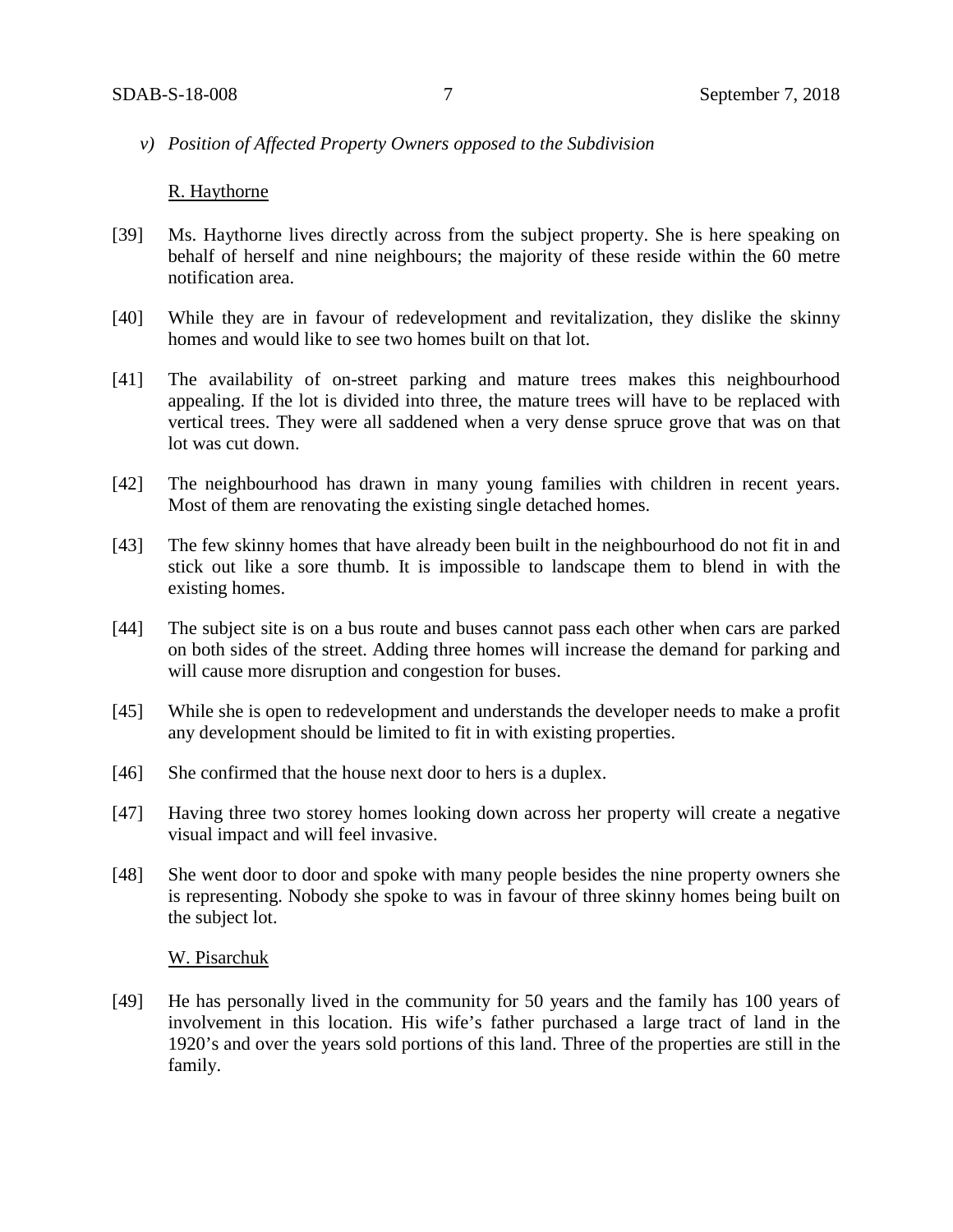- [50] There are many opportunities available within the City for developers to build skinny homes. Beverly should be kept in the format that exists today so that there are future opportunities for developers who want a proper size lot. The neighbourhood will be less attractive if block after block of lots is split.
- [51] He often has to travel to newer parts of the City and can hardly get down the street in the winter when cars are parked. Beverly does not have this problem. It is well developed with wide streets, green foliage and 15 minutes from downtown. There are no traffic problems and no need for LRT. The number of lots being split should be reduced to protect this area.
	- *vi) Rebuttal of the Appellant*
- [52] If he builds two homes on the property they will look out of place in ten years when other neighbours have split 50 foot lots into two 25 foot lots. In the future, it will make little difference if there are 22 homes on the block versus 23.
- [53] He provides sufficient parking at the back of his developments so that street parking is not required.
- [54] He agrees that this area is a gem and it is his intention to attract people to this area. Everyone assumes that as a developer he does not care; however, his goal is to design homes to attract young families into the area.
- [55] He does his best to keep as many mature trees as possible.
- [56] As mentioned by Mr. Pisarchuk, this whole area has been subdivided over the past one hundred years. The area is continuing to evolve. There is only so much land available and people want to move closer to the core of the City.

#### **Decision**

- [57] The appeal is ALLOWED and the decision of the Development Authority is REVOKED. The subdivision is GRANTED as applied for to the Subdivision Authority, subject to the following conditions and advisements as proposed by the Subdivision Authority:
	- 1. That the owner dedicate road right of way for a 3 metre by 3 metre corner cut to the satisfaction of Subdivision and Development Coordination, as shown on the "Conditions of Approval" map, Enclosure II; and
	- 2. That the owner pay all outstanding property taxes prior to the endorsement of the plan of survey.

Enclosure II is a map of the subdivision and identifies major conditions and advisements of this approval.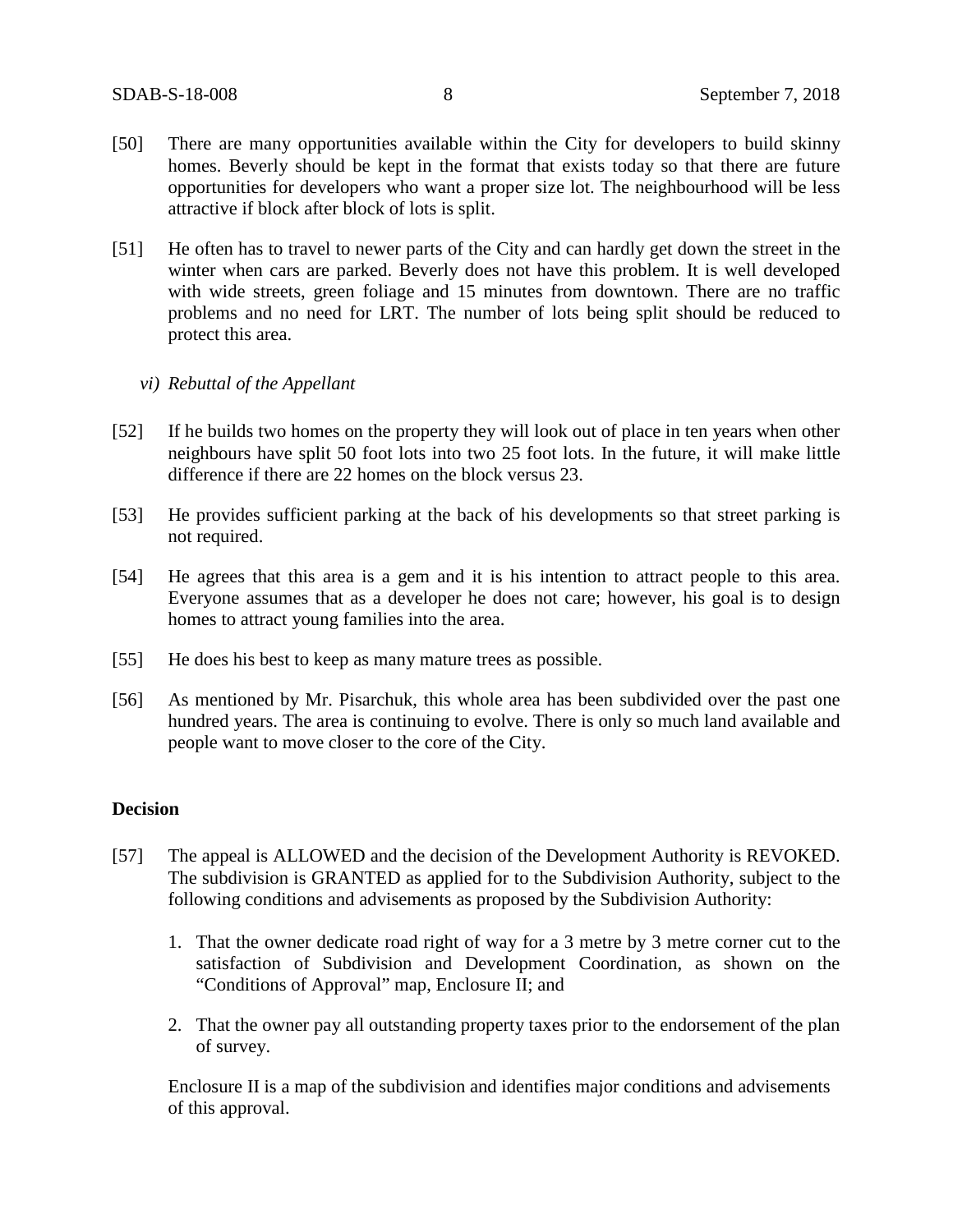#### Advisements for the Subdivision Approval

#### Next Steps for Subdivision Approval

• The next step in the subdivision process is to have a legal instrument prepared (ie. Plan of Survey) in order to register the approved subdivision. The legal instrument is then forwarded to the City for endorsement along with the endorsement fee (\$662.00 - 2018 Fees Schedule) and subsequently released to the applicant for registration at the Land Titles Office.

### Transportation

- There are existing boulevard trees adjacent to the site on 106 Avenue NW that must be protected during construction. For information about tree protection please refer to the City of Edmonton's web site (Trees and Construction).
- Access for future development must be to the adjacent alley in conformance with the Mature Neighbourhood Overlay Sec. 814.3(17) of the Zoning Bylaw #12800.
- There is an existing access to 106 Avenue NW. Upon redevelopment of proposed Lot 7B, the existing residential access to 106 Avenue NW must be removed. The owner/applicant will be required to obtain a Permit to remove the access, available from Development and Zoning Services, 2nd Floor, 10111 - 104 Avenue NW.

# Building / Site

• The owner shall ensure that any change in property boundaries does not cause any structures on site to become non-compliant with the Safety Codes Act and Alberta Building Code. Permits may be required for such changes. Please contact 311 for more information.

#### Servicing

- The owner is required to make satisfactory arrangements for, and pay all costs associated with separate servicing to each lot, as well as the modification, relocation and/or removal of existing services. For further information, please contact: EPCOR Distribution & Transmission Inc. (780-412-4000), TELUS Communications (Edmonton) Inc. (Real Estate Division [Rights of Way] 780- 508-2456), ATCO Gas (780-424-5222) and EPCOR Drainage Services (water and sewer servicing 780-496-5444).
- The existing services (water and sanitary) enter the proposed subdivision approximately 9.9 m east of the west property line of Lot 7 off 106 Avenue NW. As per the EPCOR Drainage Services Bylaw and the EPCOR Water Services and Wastewater Treatment Bylaw, these services cannot cross the proposed property line.
- There is a deficiency in on-street hydrant spacing adjacent to the property. The applicant/owner is advised to review on-site fire protection requirements to ensure adequate coverage (contact EPCOR Water at 780-412-3955).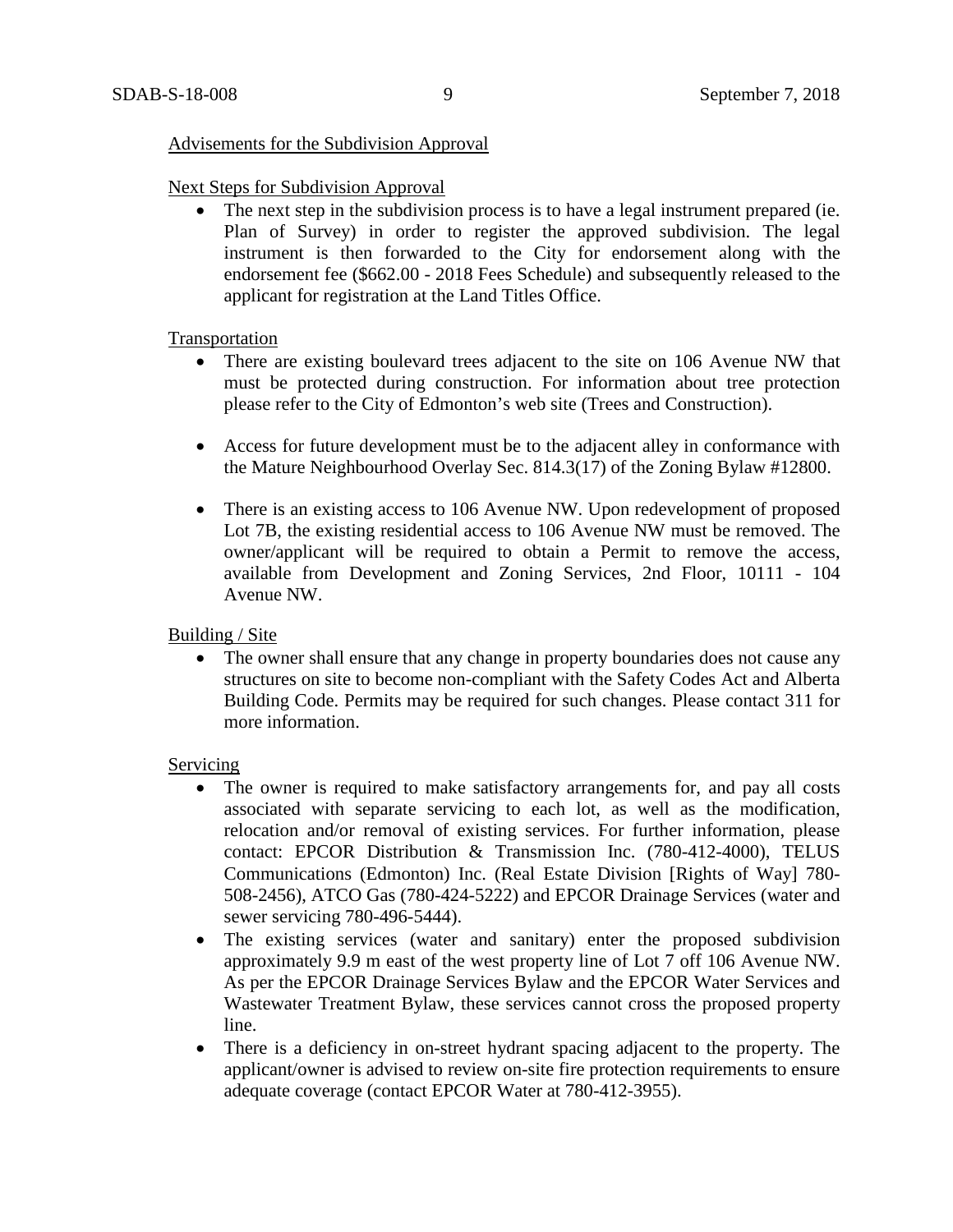- There is an existing power pole and guy wire that will interfere with access to the proposed Lots 7A and 7B. Subdivision Planning highly recommends that the applicant/owner initiate the relocation of the power pole/guy wire with EPCOR Distribution & Transmission as soon as possible as this pole will inhibit alley access to the site and will result in a delay with the issuance of the Development Permit. Contact Andy Balding (780-412-3520) of EPCOR Distribution & Transmission for more information.
- If power service crosses the proposed property line the owner may be required to provide a blanket easement in favour of EPCOR Distribution & Transmission Inc. If required, said easement shall be registered prior to or concurrent with the final plan of survey (contact EPCOR Land Administration Group at 780-412-3252).
- [58] In granting the subdivision, the following variance to the *Edmonton Zoning Bylaw* is allowed:
	- 1. Section 41.1(3) is waived to allow the subdivision of the subject site into more than two lots.

#### **Reasons for Decision**

- [59] This is an application to subdivide a 75 foot wide lot into three 25 foot wide lots in the RF1 Single Detached Residential Zone.
- [60] The Subdivision Authority refused the application because of the provisions of Section 41.1(3) of the *Edmonton Zoning Bylaw* which reads as follows:
	- 3. The Subdivision Authority may not approve the subdivision of a Lot zoned RF1, as it existed on March 16, 2015 into more than two lots, notwithstanding the Site Width in the RF1 Zone. Subdivision into more than two Lots may only be approved where the proposed subdivision:
		- a. is supported by one or more City Council approved Statutory Plans or City Council approved Policies; or
		- b. has a Site Width deemed by the Subdivision Authority to be in character with Lots on the same block.
- [61] The Board was advised that there are no City Council approved statutory plans or approved policies relating to this subdivision. The main reason for refusing the subdivision application was that all the other site widths on this block face are 50 feet wide or wider. The Subdivision Authority felt that the proposed Site Widths would not be in character with the lots on the block.
- [62] The Board was also advised that this same site had been before City Council on a rezoning application to re-zone it from RF1 Single Detached Residential Zone to RF3 Small Scale Infill Development Zone which would have allowed subdivision into three lots without any regulations prohibiting such subdivision.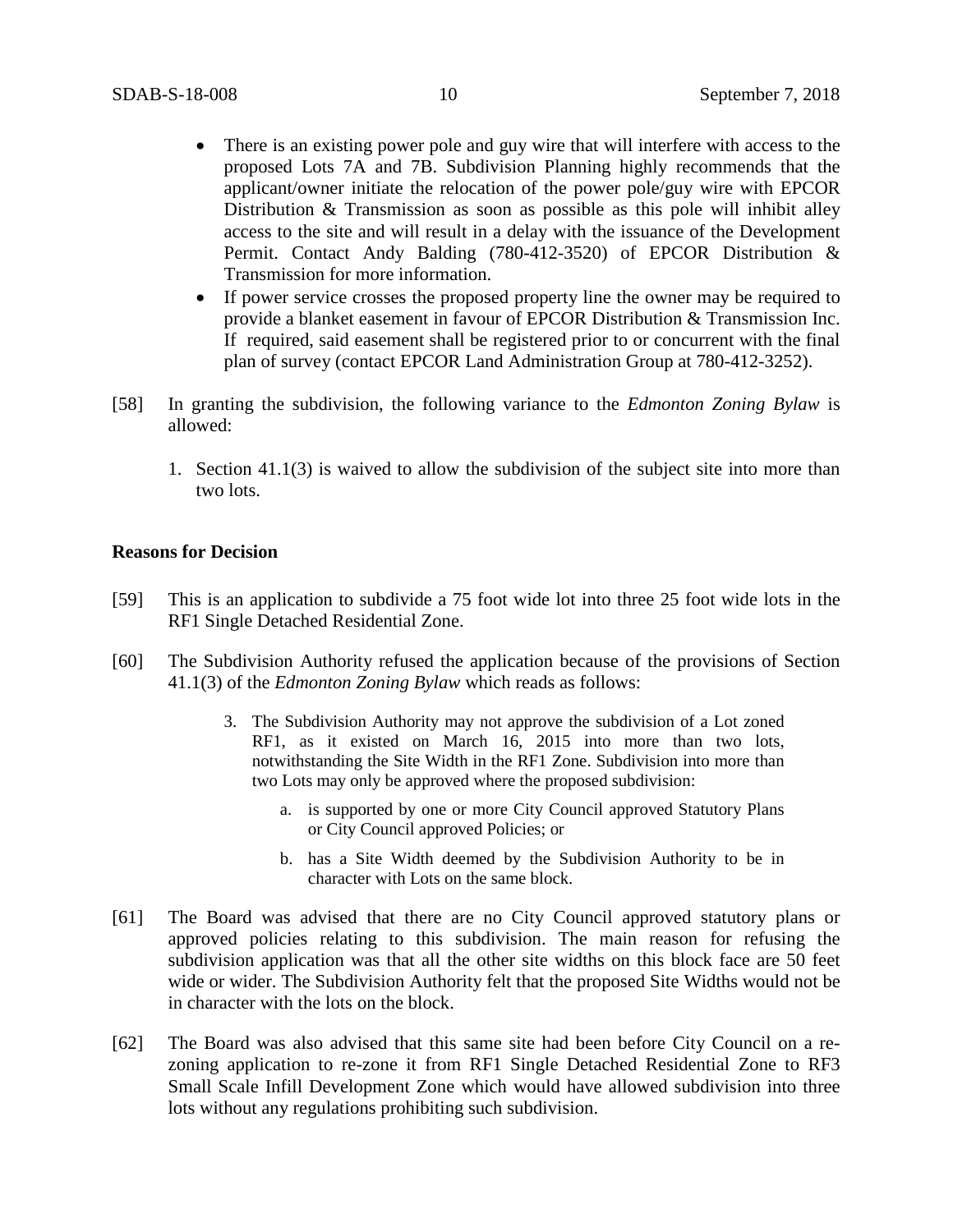- [63] When this matter was before City Council they were of the view that splitting the site into three lots would be out of character with lots on the same block and the proposal was counter to Council's commitment to limit subdivision to one additional lot per residential property zoned RF1 Single Detached Residential Zone.
- [64] The Subdivision Authority felt they could not go against the express wishes of City Council. This Board is not constrained by the particular wishes of City Council but must decide whether the proposed subdivision would unduly interfere with the amenities of neighbourhood or materially interfere with or affect the use, enjoyment or value of neighbouring parcels of land, pursuant to the *Municipal Government Act*.
- [65] The Board notes that although none of the fifty foot wide lots on this block face has yet been subdivided, given the fact that this is an older neighbourhood that will be undergoing renewal, there is a strong possibility that in the not too distant future there will be applications to subdivide those fifty foot lots and those applications will be approved. In fact, the Board heard that the land owner immediately to the east is considering subdividing his fifty foot lot.
- [66] In terms of the impact that subdividing this land into three 25 foot lots would have versus subdividing 50 foot lots into 25 foot lots, the Board cannot discern how those two situations would differ in their impact on the neighbourhood or on neighbouring parcels of land. The Board concludes that allowing these three 25 foot lots would not be materially different than allowing fifty foot lots to be subdivided.
- [67] Accordingly the Board cannot find any basis for refusing this subdivision.

RSG

For: Mr. M. Young, Presiding Officer Subdivision and Development Appeal Board

Board members in attendance: Mr. B. Gibson; Ms. G. Harris; Mr. A. Peterson; Mr. L. Pratt

c.c. City of Edmonton, Subdivision Authority, Attn: B. McDowell/ Beraldo/ K. Witiw City of Edmonton, Law Branch, Attn: M. Gunther